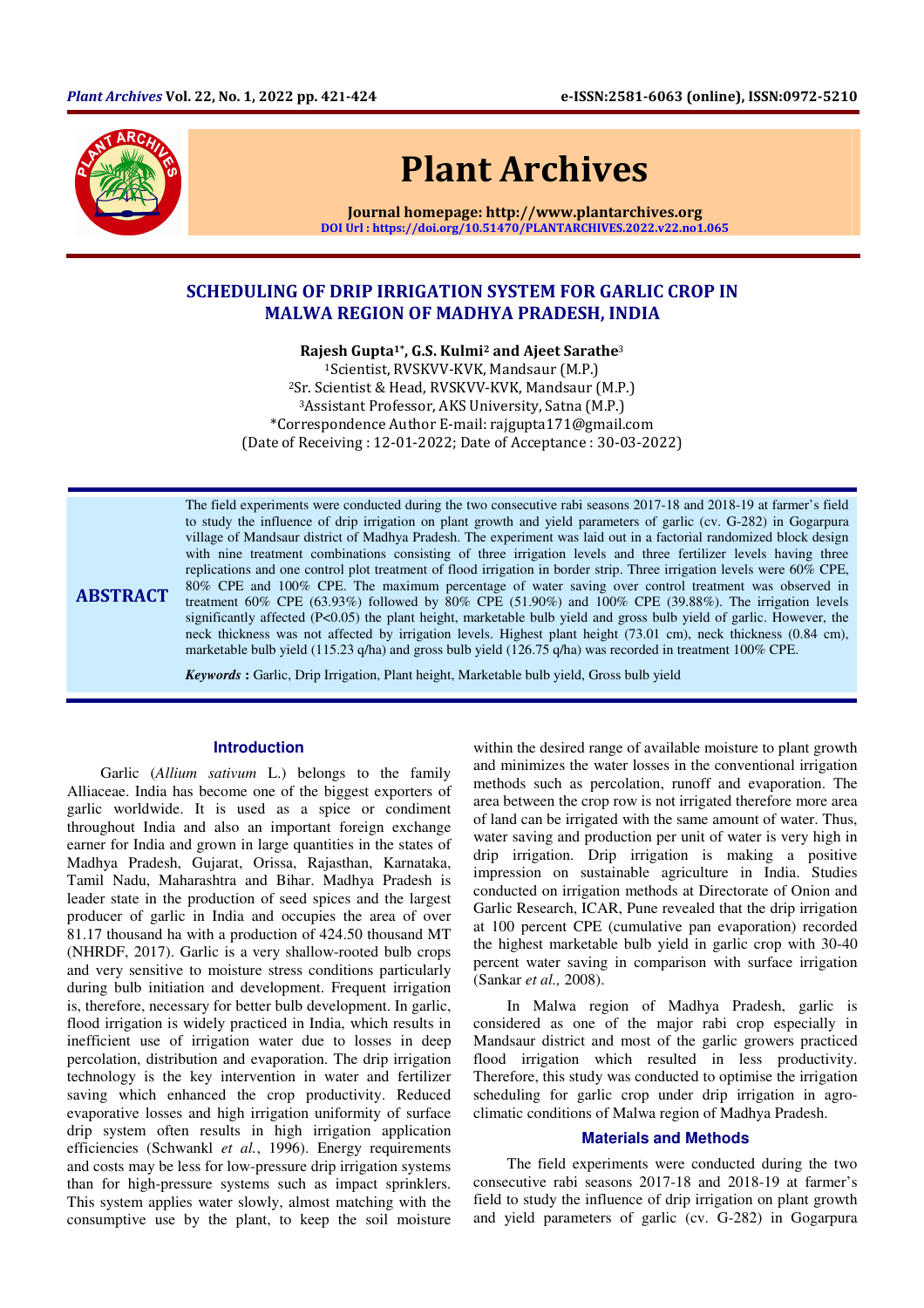village of Mandsaur district of Madhya Pradesh. The area is situated in western part of Madhya Pradesh which falls under agro-climatic zone of Malwa plateau. It lies between the parallels of 23°45'50'' and 25°2'55'' north latitudes and between the meridians of 74°42'30'' and 75°50'20'' east longitudes with an average elevation of 436 meters. Mandsaur belongs to sub-tropical climate having a mean temperature range of minimum  $50^{\circ}$ C and maximum  $44^{\circ}$ C in winter and summer, respectively. The average annual rainfall in the district is 786.6 mm. The topography of the experimental site was uniform and leveled and the soil is clayey in texture with 45 cm depth. A composite soil sample from 15 cm soil layer was collected before the start of experiment for analyzing the various physico-chemical properties of soil. The experiment was laid out with nine treatment combinations consisting of three irrigation levels and three fertilizer levels having three replications and one control plot treatment of flood irrigation in border strip. Three irrigation levels (treatments) were 60% CPE, 80% CPE and 100% CPE.

The total plot size of experimental site was 35 m X 25 m with individual plot area of 15 m X 1.2 m. The garlic cloves were dibbled at 15 cm X 10 cm spacing on broad bed furrow (BBF) of 120 cm top width with 45 cm furrow maintaining 15 cm height. Each BBF having two drip laterals with in-built emitters with 50 cm spacing between two consecutive emitters at a discharge rate of 4.1 lph. The uniformity coefficient was calculated as 96.80% at pressure of 1.0 kg/cm<sup>2</sup>. Irrigation water was applied according to daily crop evapotranspiration. In this study, a fixed irrigation interval of three days was adopted and amount of water applied was estimated based on previous two days evapotranspiration. The irrigation was stopped 15 days before harvesting in all treatments. The meteorological data like rainfall, minimum and maximum temperature, relative humidity, wind speed and sunshine hours, during crop growth period were collected from automatic weather station of College of Horticulture, Mandsaur located at nearby experimental site. The observation on plant height, neck thickness, gross bulb yield and marketable bulb yield of garlic were recorded using standard procedures. The experiment was laid out in factorial randomized block design (FRBD) with three replications as suggested by Gomez and Gomez (1984).

# **Results and Discussion**

In different irrigation treatments the total quantity of water applied for both the experimental years is presented in Table 1. The irrigation water applied in treatment 100% CPE was maximum (345.01 mm) followed by 80% CPE (276.01 mm) and 60% CPE (207.01 mm) in first year of experiment (2017-18), similarly, it was maximum in 100% CPE (350.54 mm) followed by 80% CPE (280.43 mm) and 60% CPE (210.32 mm) in second year of experiment (2018-19). Whereas, maximum amount of irrigation water was applied as 573.76 mm and 583.09 mm in control treatment i.e., border strip method of flood irrigation during the first year and second year of experiment respectively. The maximum percentage of water saving over control treatment was observed in treatment 60% CPE (63.93%) followed by 80% CPE (51.90%) and 100% CPE (39.88%). The present

findings are supported by Patel *et al*. (1996), Mohammad and Zuraiqi (2003), Sankar *et al*. (2008) and Chala and Quraishi (2015).

The results revealed that plant height was significantly affected by different irrigation treatments (Table 2). The plant height was significantly higher (73.01 cm) in 100% CPE followed by 80% CPE (72.57 cm), control (71.01 cm) and least in 60% CPE (69.39 cm). The increased plant height in drip irrigated treatments might be due to better availability of moisture and nutrients near root zone during entire crop growth period which favoured the growth attributes. Similar results were obtained by Sankar *et al*. (2008) and Mahadeen (2011). The neck thickness was unaffected by irrigation levels (Table 2), however drip irrigated treatments gave higher neck thickness as compared to control. The highest neck thickness was recorded in 100% CPE (0.84 cm) followed by 80% CPE (0.78 cm) and least in control (0.68 cm) as given in Table 2.

The result showed that the different grade garlic bulbs viz., A-Grade (>25 mm), B-Grade (15-25 mm), C-Grade 10- 15 mm), D-Grade (<10 mm) were significantly affected by different irrigation treatments. The A, B and C grade bulbs were considered under marketable yield and D grade bulbs considered under unmarketable category (Table 3). The pooled data clearly indicated that the 100% CPE gave the lowest percentage (8.83%) of unmarketable bulb yield and whereas control treatment gave the highest percentage (12.54%) of unmarketable bulb yield. This might be due to the fulfilment of crop nutrient and water requirement at various growth stages under different irrigation treatments. It is evident fact that drip irrigation ensures better aeration and moisture in the root zone (Tiwari *et al*., 2003). These results are in accordance with Sankar *et al*. (2008) in garlic and Enchalew *et al.* (2016) in onion.

The yield of garlic bulb was significantly affected by different irrigation levels (Table 4). Marketable bulb yield of garlic was found maximum in 100% CPE (115.23 q/ha) which was significantly higher over control (71.05 q/ha), 60% CPE (102.17 q/ha) and 80% CPE (108.51 q/ha). Similarly, gross bulb yield of garlic was found maximum in 100% CPE (126.75 q/ha) which was significantly higher over control (80.38 q/ha), 60% CPE (113.42 q/ha) and 80% CPE (119.85 q/ha) as given in Table 4. These results are in line with that of Patel *et al*. (1996) and Ayars (2008). The maximum bulb yield was recorded in treatment 100% CPE may be due to the favourable effect of available soil moisture, uniform distribution of irrigation water and fertilizers in split doses during entire growth period of garlic. Also, drip irrigation treatment created better micro-climate as compared to flood irrigation because of prolonged duration of watering.

#### **Conclusion**

Based on the two years rabi season experiment,, it can be concluded that the 100% CPE (cumulative pan evaporation) with three days irrigation interval was found best in order to get higher marketable and gross bulb yield for agro-climatic conditions of Malwa plateau of Madhya Pradesh.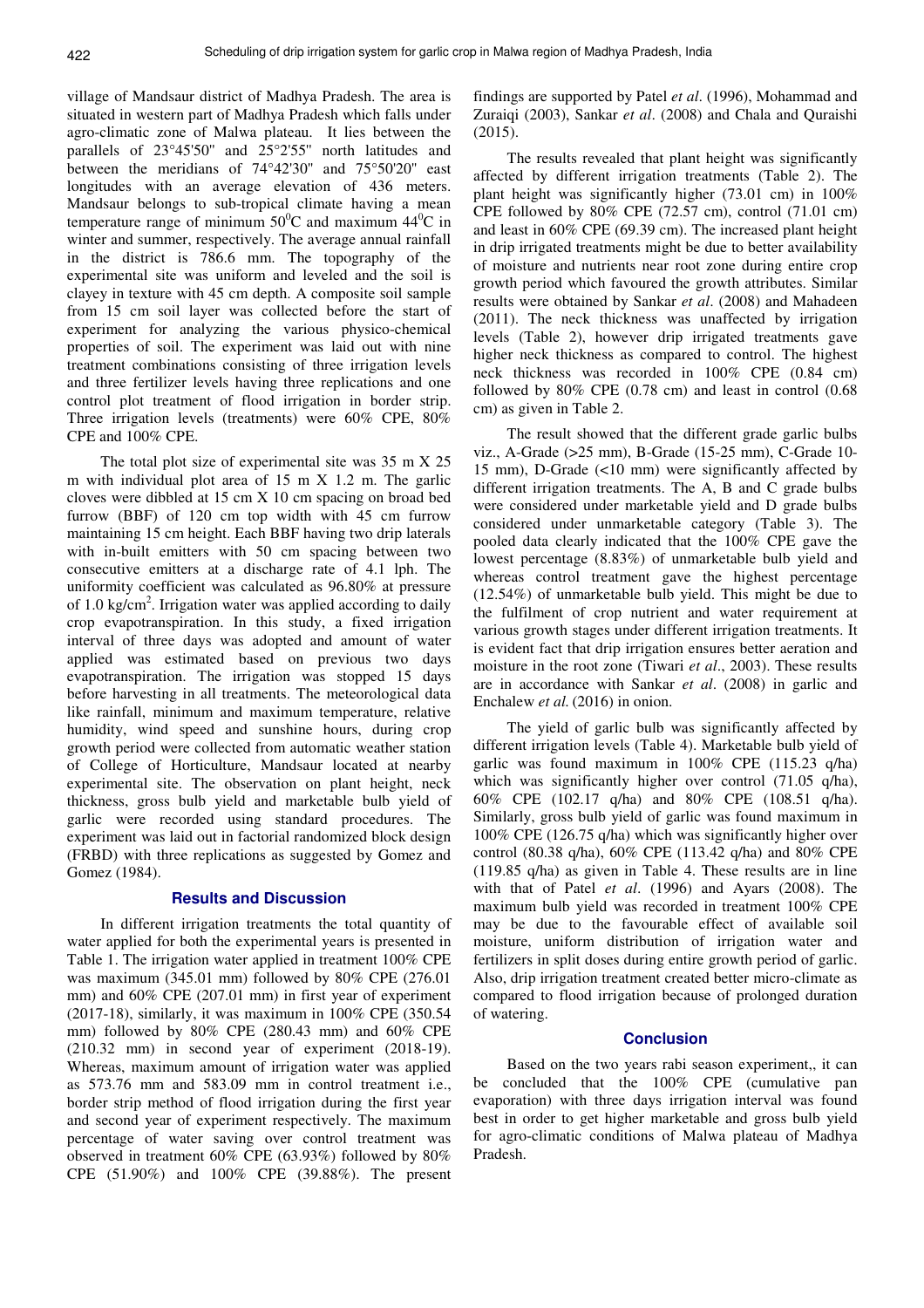Table 1: Quantity of water applied in different irrigation treatments

| <b>Irrigation levels</b> |         |         |         |                      |
|--------------------------|---------|---------|---------|----------------------|
|                          | 2017-18 | 2018-19 | Average | Water saving $(\% )$ |
| 60% CPE                  | 207.01  | 210.32  | 208.67  | 63.93                |
| 80% CPE                  | 276.01  | 280.43  | 278.22  | 51.90                |
| 100% CPE                 | 345.01  | 350.54  | 347.78  | 39.88                |
| Control                  | 573.76  | 583.09  | 578.43  | -                    |

**Table 2:** Plant growth parameters of garlic as influenced by different irrigation levels

| <b>Parameter</b>                      | Year    | 60% CPE | <b>80% CPE</b> | <b>100% CPE</b> | <b>Control</b> | CD(0.05)  |
|---------------------------------------|---------|---------|----------------|-----------------|----------------|-----------|
| Plant height (cm)                     | 2017-18 | 69.03   | 72.48          | 73.15           | 70.94          | 0.12      |
|                                       | 2018-19 | 69.75   | 72.66          | 72.87           | 71.08          | 0.13      |
|                                       | Pooled  | 69.39   | 72.57          | 73.01           | 71.01          |           |
| Neck thickness (cm)                   | 2017-18 | 0.71    | 0.77           | 0.83            | 0.67           | 0.02      |
|                                       | 2018-19 | 0.73    | 0.79           | 0.85            | 0.69           | 0.03      |
|                                       | Pooled  | 0.72    | 0.78           | 0.84            | 0.68           | <b>NS</b> |
| S - Significant, NS - Non Significant |         |         |                |                 |                |           |

**Table 3:** Garlic yield of different grades as influenced by different irrigation levels

| <b>Treatment</b> |                |           | Grade wise bulb yield (q/ha) |                | Market-able bulb | Gross bulb yield | Unmar-ketable |  |  |
|------------------|----------------|-----------|------------------------------|----------------|------------------|------------------|---------------|--|--|
|                  | <b>Grade A</b> | Grade $B$ | <b>Grade C</b>               | <b>Grade D</b> | yield (q/ha)     | (q/ha)           | Yield $(\% )$ |  |  |
| Year: 2017-18    |                |           |                              |                |                  |                  |               |  |  |
| 60% CPE          | 26.49          | 37.73     | 37.19                        | 11.02          | 101.41           | 112.43           | 9.80          |  |  |
| 80% CPE          | 28.59          | 39.79     | 39.31                        | 11.01          | 107.69           | 118.7            | 9.28          |  |  |
| 100% CPE         | 30.71          | 42.72     | 41.44                        | 11.12          | 114.87           | 125.99           | 8.83          |  |  |
| Control          | 17.79          | 26.14     | 26.73                        | 10.13          | 70.66            | 80.79            | 12.54         |  |  |
| Year: 2018-19    |                |           |                              |                |                  |                  |               |  |  |
| 60% CPE          | 27.06          | 38.18     | 37.69                        | 11.47          | 102.93           | 114.4            | 10.03         |  |  |
| 80% CPE          | 28.8           | 40.34     | 40.19                        | 11.67          | 109.33           | 121              | 9.64          |  |  |
| 100% CPE         | 30.85          | 42.96     | 41.77                        | 11.92          | 115.58           | 127.5            | 9.35          |  |  |
| Control          | 17.99          | 26.32     | 27.12                        | 10.53          | 71.43            | 81.96            | 12.85         |  |  |
| Pooled           |                |           |                              |                |                  |                  |               |  |  |
| 60% CPE          | 26.77          | 37.95     | 37.44                        | 11.24          | 26.77            | 37.95            | 37.44         |  |  |
| 80% CPE          | 28.69          | 40.06     | 39.75                        | 11.33          | 28.69            | 40.06            | 39.75         |  |  |
| 100% CPE         | 30.77          | 42.83     | 41.6                         | 11.52          | 30.77            | 42.83            | 41.60         |  |  |
| Control          | 17.89          | 26.23     | 26.92                        | 10.33          | 17.89            | 26.23            | 26.92         |  |  |

**Table 4:** Gross and Marketable bulb yield of garlic as influenced by different irrigation levels

| <b>Parameter</b>                | Year    | 60% CPE | 80% CPE | 100% CPE | <b>Control</b> | CD(0.05) |  |
|---------------------------------|---------|---------|---------|----------|----------------|----------|--|
| Marketable bulb yield<br>(q/ha) | 2017-18 | 101.41  | 107.69  | 114.87   | 70.66          | 2.73     |  |
|                                 | 2018-19 | 102.93  | 109.33  | 115.58   | 71.43          | 2.38     |  |
|                                 | Pooled  | 102.17  | 108.51  | 115.23   | 71.05          | S        |  |
| Gross bulb yield<br>(q/ha)      | 2017-18 | 112.43  | 118.70  | 125.99   | 80.79          | 2.01     |  |
|                                 | 2018-19 | 114.40  | 121.00  | 127.50   | 81.96          | 1.96     |  |
|                                 | Pooled  | 113.42  | 119.85  | 126.75   | 81.38          |          |  |
| S - Significant                 |         |         |         |          |                |          |  |

## **References**

- Ayars, E.J. (2008). Water requirement of irrigated garlic. *Transactions of the ASABE*, 51(5): 1683-1688.
- Chala, M. and Quraishi, S. (2015). Effect of deficit irrigation on yield and water productivity of garlic (*Allium sativum* L.) under drip irrigation and mulching at Wolaita Soddo, Ethiopia. *International Journal of Life Sciences*, Vol. 4 (4): 232-239.
- Enchalew, B., Gebre, S.L., Rabo, M., Hindaye, B. and Kedir, M. (2016). Effect of deficit irrigation on water productivity of onion (*Allium cepa* L.) under drip

irrigation. *Irrigation Drainage Sys Eng.,* 5: 172. doi: 10.4172/2168-9768.1000172.

- Gomez, K.A. and Gomez, A.A. (1984). Statistical procedures for agricultural research,  $2<sup>nd</sup>$  Ed. New York. John Wiley and Sons.
- Mahadeen, A.Y. (2011). Influence of clove weight on vegetative growth and yield of garlic (*Allium sativum* L.) grown under drip irrigation. *Jordan Journal of Agricultural Sciences*, 7(1): 44-48.
- Mohammad, M.J. and Zuraiki, S. (2003). Enhancement of yield and nitrogen and water use efficiencies by nitrogen drip fertigation of garlic. *Journal of Plant Nutrition*, 26(9): 1749-1766.